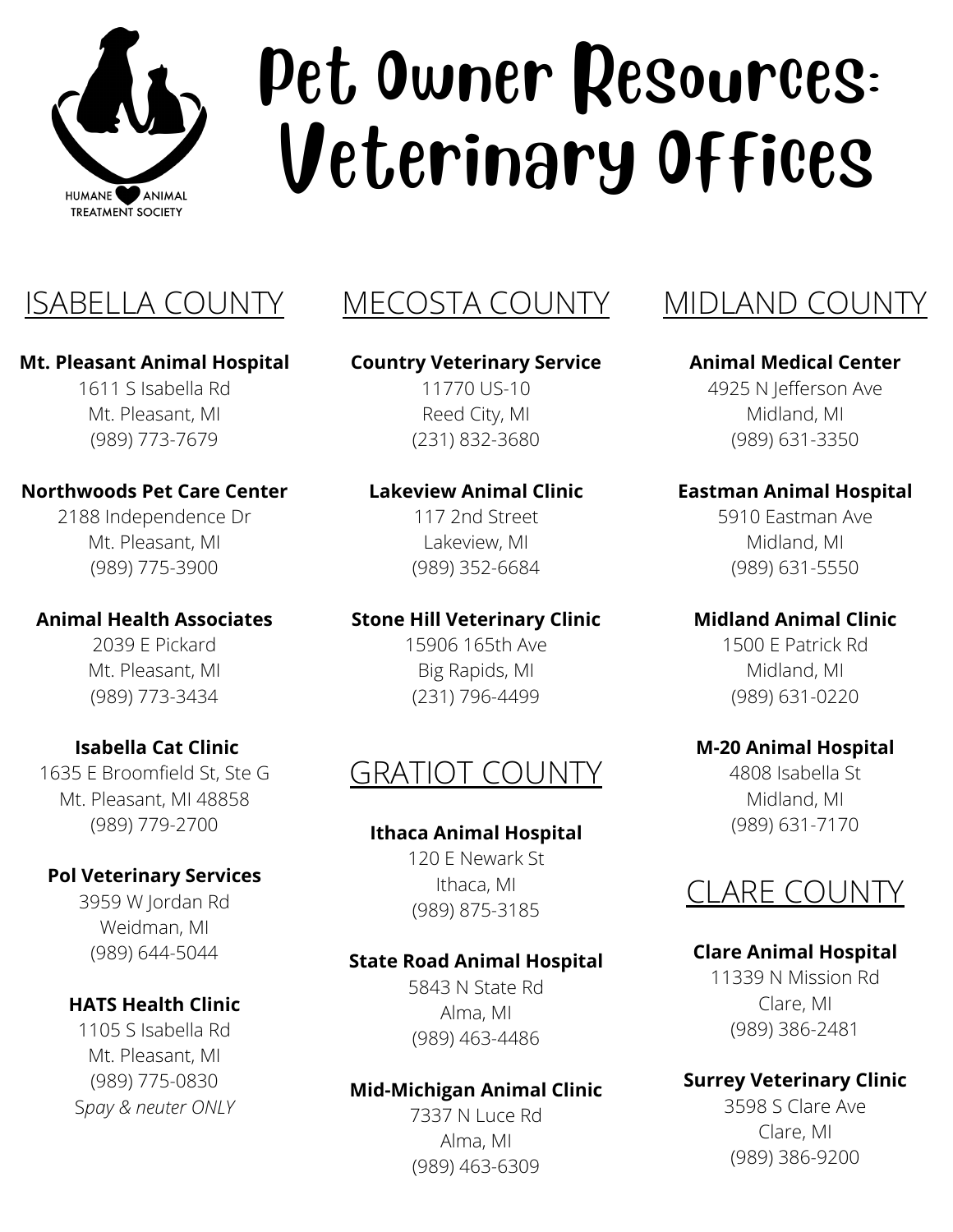### OBEDIENCE TRAINING

### **Margy Riemer**

(414) 530-7180 Mt. Pleasant, MI *Private training and group classes, Therapy Dogs International prep and certification testing*

### **Michele's Dog Training**

(248) 328-6036 Serving Clare & Isabella County *In-home training and group classes at Mid Michigan College*

### **TNT Dog Center**

7402 W Wackerly Rd Midland, MI (989) 430-1711 *Group classes, agility, swimming & dock-diving*

### **Heaven on Arf Training Center**

1711 Karat Rd Midland MI (989) 631-8217 *Group classes*

### **Kaybee's K9 Training and Spa**

1405 N Johnson St Bay City, MI (989) 893-1390 *Doggie daycare, private lessons, group classes, agility, and grooming*

### **PetSmart**

4218 E Bluegrass Rd Mt. Pleasant, MI (989) 546-2145 *Basic obedience & grooming*

### **Mt. Pleasant Kennel Club**

7540 S Mission Rd Mount Pleasant, MI (989) 772-4663 *Group classes*

BOARDING

### **Bed & Biscuit Pet Resort**

4220 E Baseline Rd Mt. Pleasant, MI (989) 773-8000

### **Lakeside Kennels**

6813 W Baseline Rd Weidman, MI (989) 644-8236 *Boarding & grooming*

### **Kountry Kennels**

9462 S Woodruff Blanchard, MI (989) 506-6422

### PET SUPPLIES

#### **PetSmart**

4218 E Bluegrass Rd Mt. Pleasant, MI

### **Soldan's Pet Supply**

1721 S Mission St Mt. Pleasant, MI

### **Tractor Supply Co.**

5688 E Pickard Rd Mt. Pleasant, MI



### **Four Paws Rehabilitation**

1206 N Fancher St, Mt. Pleasant, MI (989) 859-6387 *Laser therapy, underwater treadmill, massage, and much more*

### **TransFurMations Pet Grooming**

913 E Pickard Rd, Mt. Pleasant, MI (989) 773-1966